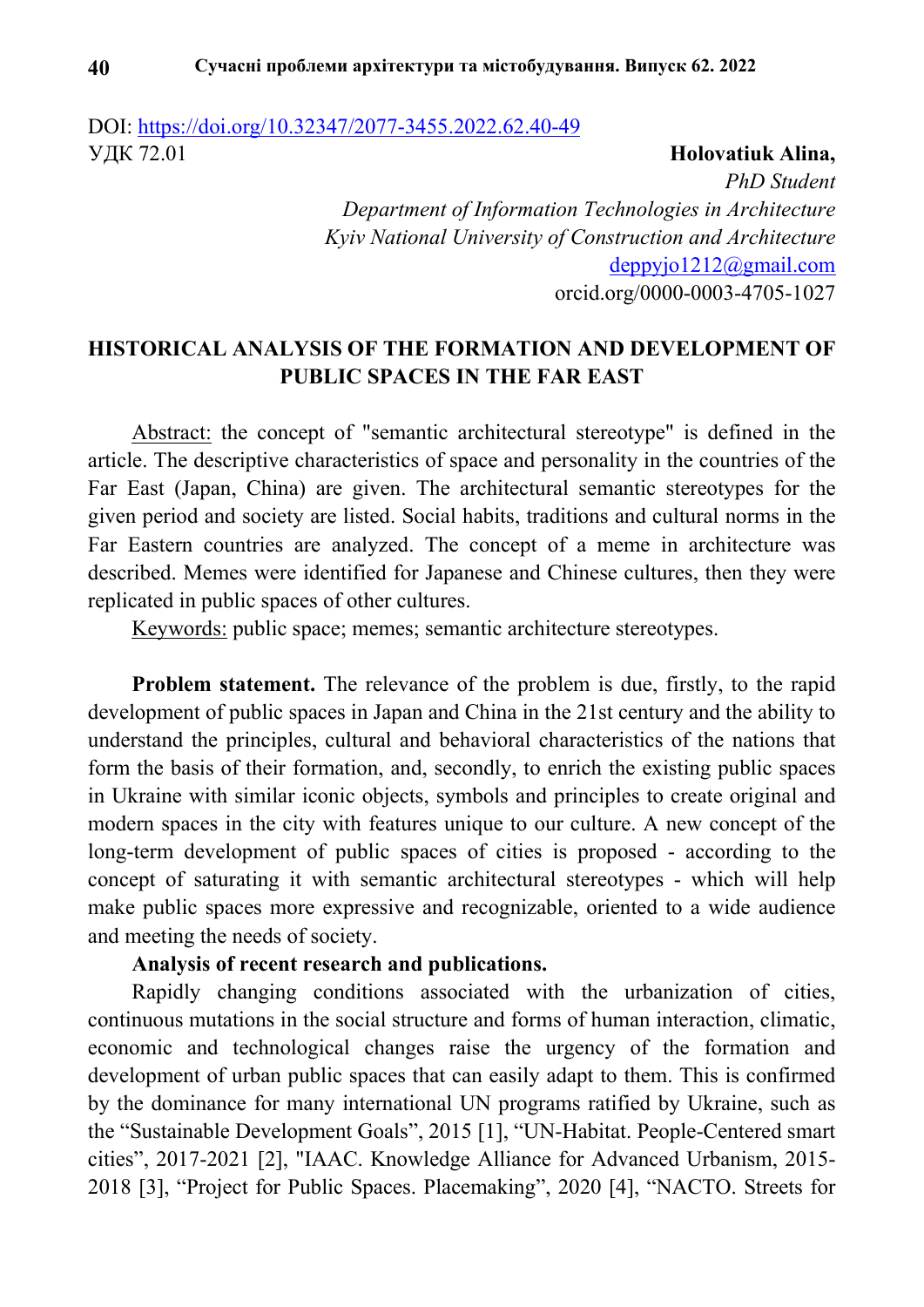Pandemic Response and Recovery Grant Program", 2021 [5], the philosophy of the modern and future public spaces of cities, which is looking for solutions for their long-term adaptive existence, not just copying certain forms and objects, but understanding and guided by the rules that underlie them.

An analysis of the existing theoretical and practical research and urban planning experience made it possible to determine a significant contribution to solving the following issues: a) to create a quality space for people to stay in it; b) creation of space identity in the works of N. Leshchenko [6, 7, 8], M. Blinova [9], B. Cherkes [10], Y. Gale [11]. Practical experience shows that, along with positive examples, many uncontrolled, spontaneous interventions were made that led to significant violations and loss of integrity and identity of the historically formed urban environment. There is no methodology for the introduction of objects that are semantic architectural stereotypes into the public space of the city, as well as their detailed classification.

An analysis of the regulatory documents in force in Ukraine, in particular, DBN B.2.2-12:2019 "Planning and development of territories" [12] made it possible to conclude that there are no detailed recommendations regarding the placement of semantic architectural stereotypes or signs that carry a certain cultural content in the urban environment.

**The purpose of the publication** is to consider the parallel development of the personality with the course of history and its perception of space, as well as the interdependence of traditions, cultural and national values on the complex process of the emergence of semantic architectural stereotypes in the cities of Japan and China. To analyze the general properties of semantic architectural stereotypes formulated by the author in the public spaces of cities. Reveal the relevance of use depending on the needs and demands of the urban environment. Show their interdependence with traditional Japanese housing and local areas, as well as traditional Chinese and Japanese landscape architecture.

**Main part.** Semantic architectural stereotypes - objects, fragments or details signs that carry a certain stable semantic meaning and determine the content and purpose of a certain public space of the city and its perception by a person, provide its semantic filling [13].

The concept of "meme", from a general point of view, means something intangible (idea, image, concept, association, thought, style of behavior, phrase, sounds, etc.), which is transmitted by any means (verbally, graphically, virtually) from a person human and, ultimately, can become material. The meme is modified by its carrier itself, affecting both him and society as a whole. The main distinguishing feature of the meme is the ability to create its copies - replication. In fact, without the existence of copies, nothing can be called a meme. The second distinguishing feature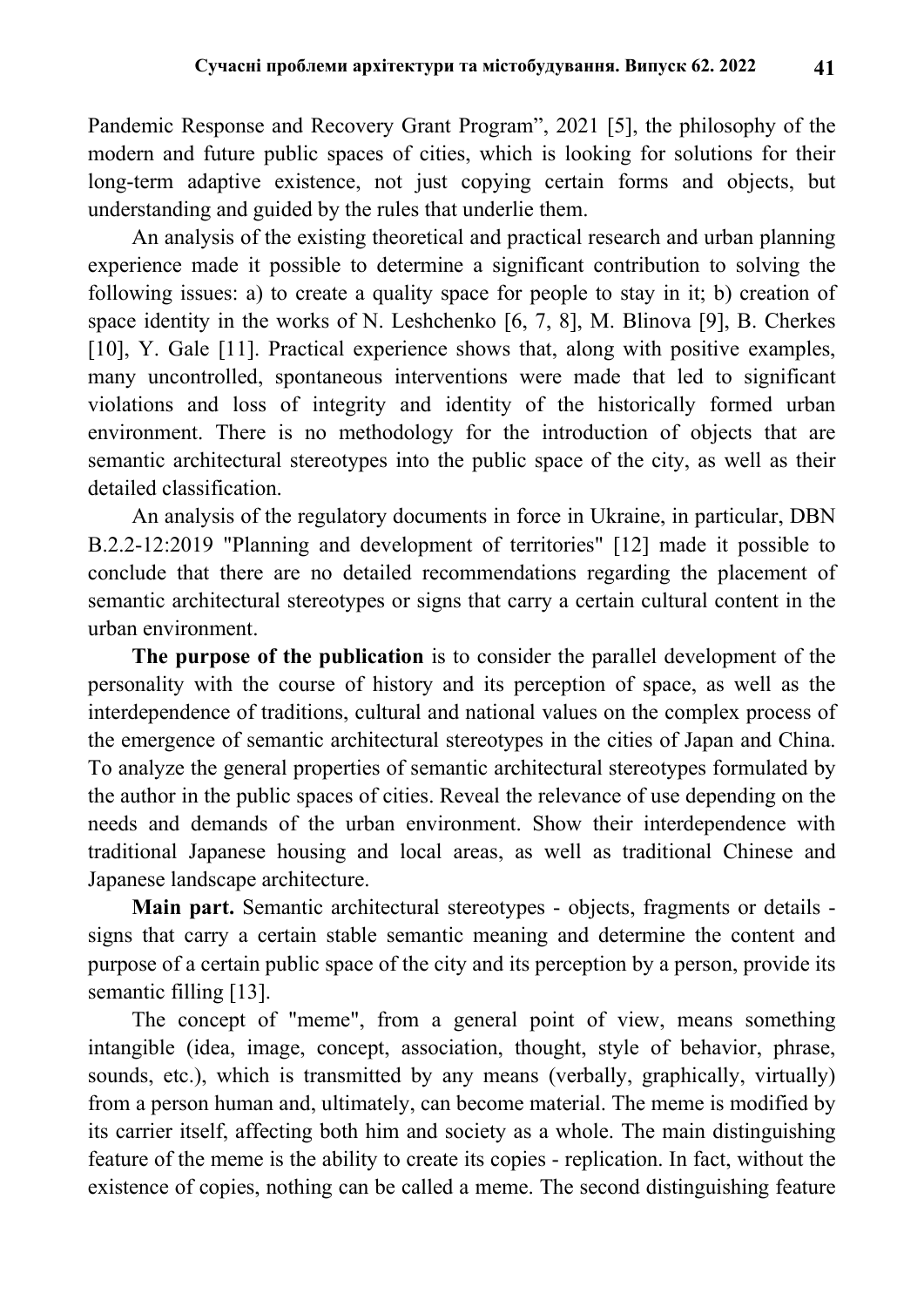of the meme is its versatility. In some sources, a meme is explained as a "sign cleared of context" [14], that is, any element of mass culture, after appearing in specific conditions, undergoes replication, becomes independent of a specific situation - a place and turns into a context-free unit of information. It (meme) can be used in completely different circumstances, but it will continue to carry its informational content. And the third distinguishing feature of the meme is its virality. To do this, his information must be relevant, attract attention, influence the worldview and arouse a desire in people to pass it on. Moreover, it is also important who relays the information further - for the success of the campaign, the disseminator must be of great social importance, be an opinion leader, or, in other words, have the trust of the masses.

To understand and define semantic architectural stereotypes and memes for Japanese and Chinese cities, it is important to study the specifics of the perception of the world, moral principles, habits, traditions and culture of education of representatives of these nations.

Many scientists and researchers from various fields (historians A. Raevsky [15], A. Meshcheryakov [16], art critic D. Mikhalevsky [17], philosophers E. Steiner [18], L. Karelova [19], architect J. Ivashko [20]) agree that the concept of personality was absent in the Far Eastern traditional culture. At least in the sense in which it existed in medieval Christian Europe or the era of antiquity.

While Western culture was and is aimed at the development of an independent thinking individual, in the countries of the Far East, the main emphasis is on collectivism, cooperation and group work. Moreover, the concept of privacy, personal space is still interpreted as isolation and secrecy and, in general, goes against traditional values. For example, it is still considered impolite to close the door to the bedroom (you can lock them only when you change clothes) - this is interpreted as distrust of the family in whose house you live. Very strange for a person of Western culture is the habit of the Chinese to constantly violate a person's personal space, that is, to approach and stand less than 30 centimeters, literally stepping on their heels and breathing into the back of their heads. The absence of a distinction between one's own and others' space in China is also evidenced by the fact that any conversation on the phone or personal communication becomes public property - both women and men speak piercingly loudly.

The roots of such a cultural phenomenon should be sought in the religious basis of the life of the Chinese and Japanese. With the spread of the philosophical and religious teachings of Buddhism, Taoism, Confucianism and Shintoism more than 2 thousand years ago, long-term, stable, common habits in the way of thinking and generally accepted views on life began to form in the countries of the Far East.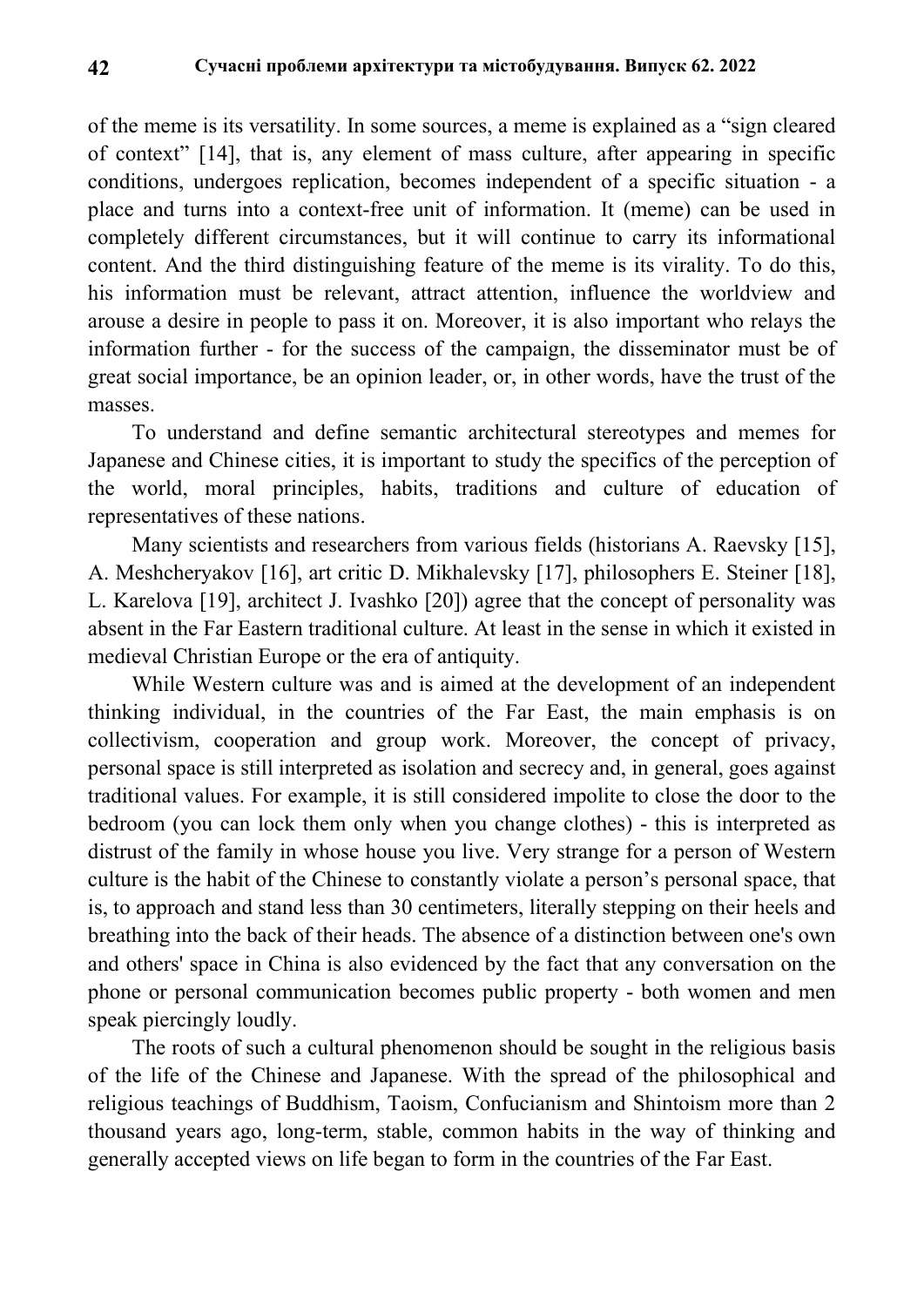Common to these beliefs is the denial of the concept of "I" as a product of clouded consciousness. As a goal, the purification of consciousness from this obscuration through enlightenment is set - a process that can stretch for more than one life. If the concept of "himself" in the West is an integral and unique person, then "himself" in China and Japan expands to the level of family, relatives, friends, clan, and is also a combination of one's own and social overcoming the path.

Group consciousness, which does not approve of the personal principle, acted at different levels in society. Starting with the fact that a person in traditional Japan and China was not perceived by himself, but was considered by belonging to a group (family, village, samurai family, clan). This confirms the fact that the surname always stands in China before the name, which, by the way, was not given once and for all, but changed from childhood to posthumous (the number of creative names for artists and craftsmen was more than ten). Also, the word for the pronoun "I" changed depending on the context and the mode of communication, that is, it was never the same.

Secondly, the weak development of portrait art concerning the landscape testifies in favor of the theory of depersonalization. At the same time, facial features were not individualized in the portraits. The canonical poses, outfits were depicted in detail, which made it possible to determine the social status, rank, and the face, in contrast, remained without individual features.

In the traditional Far Eastern culture, the composition of spaces unusual for the Western world is very noticeable: asymmetric, with a large fragment in the corner, as well as the habit of leaving most of the plane empty - the principle of "emptiness". At the same time, the gaze does not focus on anything specific, there is no compositional center, there is no direct or reverse perspective. In the West, the void is always filled with something, in the Far East, on the contrary, "emptiness" is one of the fundamental ideas of Buddhist philosophy. Merging with this emptiness, like merging with the Buddha, like an attempt to find the Buddha in oneself - in general, one of the sessions of being.

The absence of personality as a socio-psychological category is also evident in traditional Japanese architecture. A traditional Japanese house with slight variations consists of 3 types of space - a living room for visitors, living rooms and back chambers. In general, the inner space is little differentiated, and is separated from the outer space by spatial "folds". Folds are formed both due to the natural landscape (pond, garden, small architectural forms), and with the help of "engava" - an open gallery surrounding the building from two or three sides. In addition, living rooms are separated from the main entrance by a "genkan" - a zone at the front door. Inside, the "folds" continue in the form of movable transparent (shoji) and opaque (fusumi) partitions, which, given the static frame structure of the building, allow you to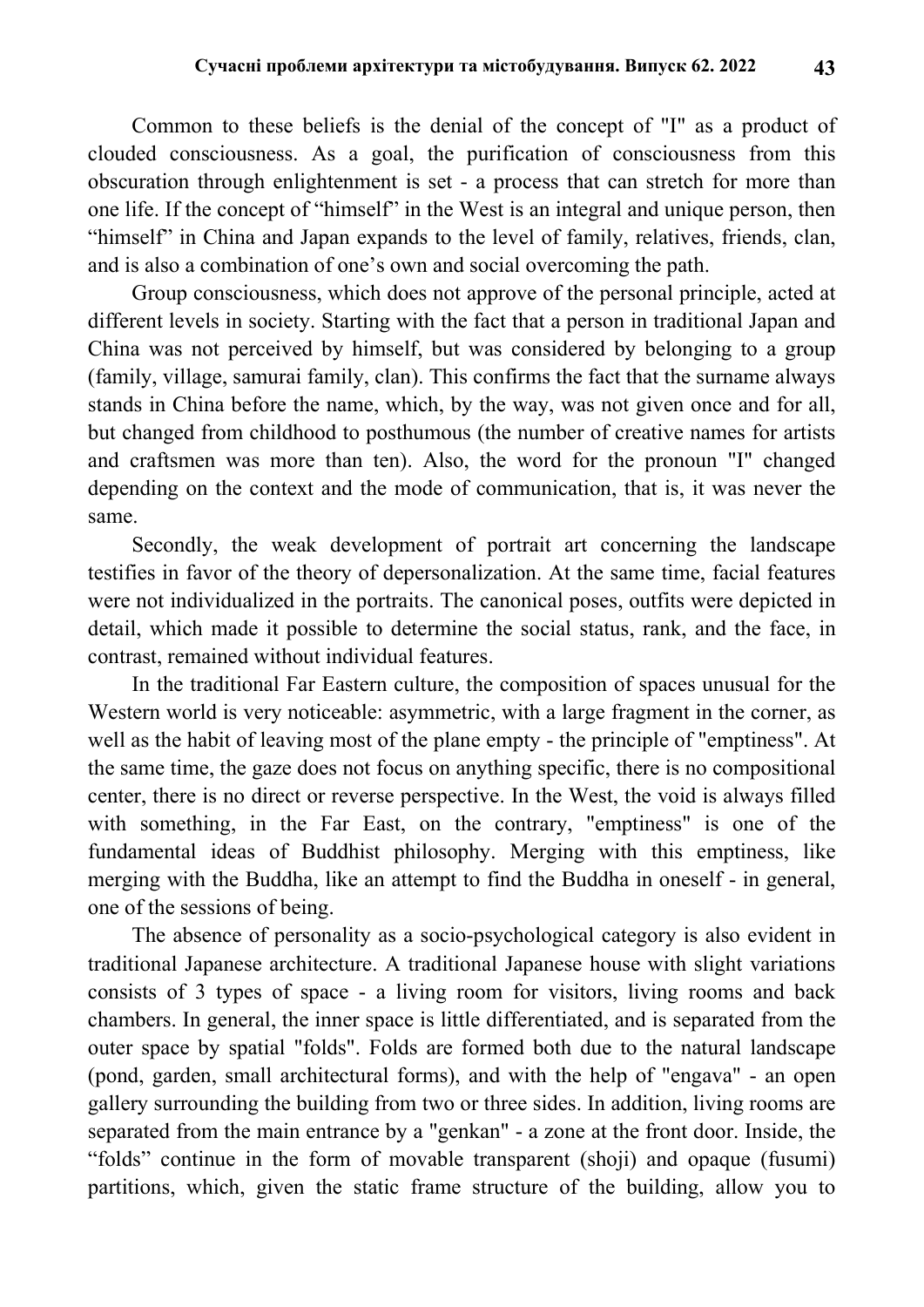quickly change the function of space. Japanese buildings often do not have a door. When the weather is very hot, especially in the poorer regions of Japan, residents simply open the entire building-wide open. Nature "flows" through the living space. There is no center, both compositional and accent, there are no aggressive light spots and overly bright areas - everything is balanced.

Landscape culture is also very important for understanding the semantic architectural stereotypes of the Eastern world. The main landscape and compositional techniques for the formation of pleasure gardens are considered to be three techniques: "shinge-so", "migakure" and "sakko". "Shingyo-so" is an imperceptible transition from the front area to the semi-official and then to the private. "Migakure" providing a changing perspective (hide-and-show), most often when turning or crossing a bridge. "Sacco" - "borrowed landscape", that is, drawing into the picture the perception of a distant mountain, hill or pagoda, combining the distant and near plan, while unwanted intermediate plans are hidden. Similar techniques can be observed in the art of the Chinese garden and in the palace gardens of the Korean dynasties, which proves the commonality of the development of the eastern city.

The traditional Japanese and Chinese garden can be considered an architectural meme, because it has been replicated and taken root in many countries of the world far beyond the borders of Japan, and not only as part of the house adjoining space but as a certain part of the public space. At the same time, it is also relevant for modern public spaces of cities. And its function and the semantic load that it brings to a certain space are now clear to everyone, and therefore it can be considered a permanent meme.

## **Conclusions.**

To conclude, Chinese and Japanese culture and their traditions are built on mythological thinking (according to Shinto teachings, everything that exists has a soul, and this equates object and subject with each other), on harmony and unity with nature, which permeates Buddhism, and on the path of "tao" - the comprehension of nature and its laws. It cannot be said that religious teachings completely deny the existence of the individual, but, of course, exalt the unity, the group in comparison with the individual. In terms of space, on a religious basis, in Japanese architecture, such concepts as "eyes" (depth), "sabi" (shadow, muffledness on the verge of disappearance of colors and sounds), "nare" (patina, traces of time), "kanso "(simplicity), "ma" (emptiness), "wabi" (poverty), "this what" (calm), "datsuzoku" (ordinary), "yugen" (reticence in the interior and architecture), "shizen" (naturalness), "shibumi" (essence), "fukinsei" (asymmetry). They can be conditionally attributed to the defining characteristics of the semantic architectural stereotypes of space, a certain place.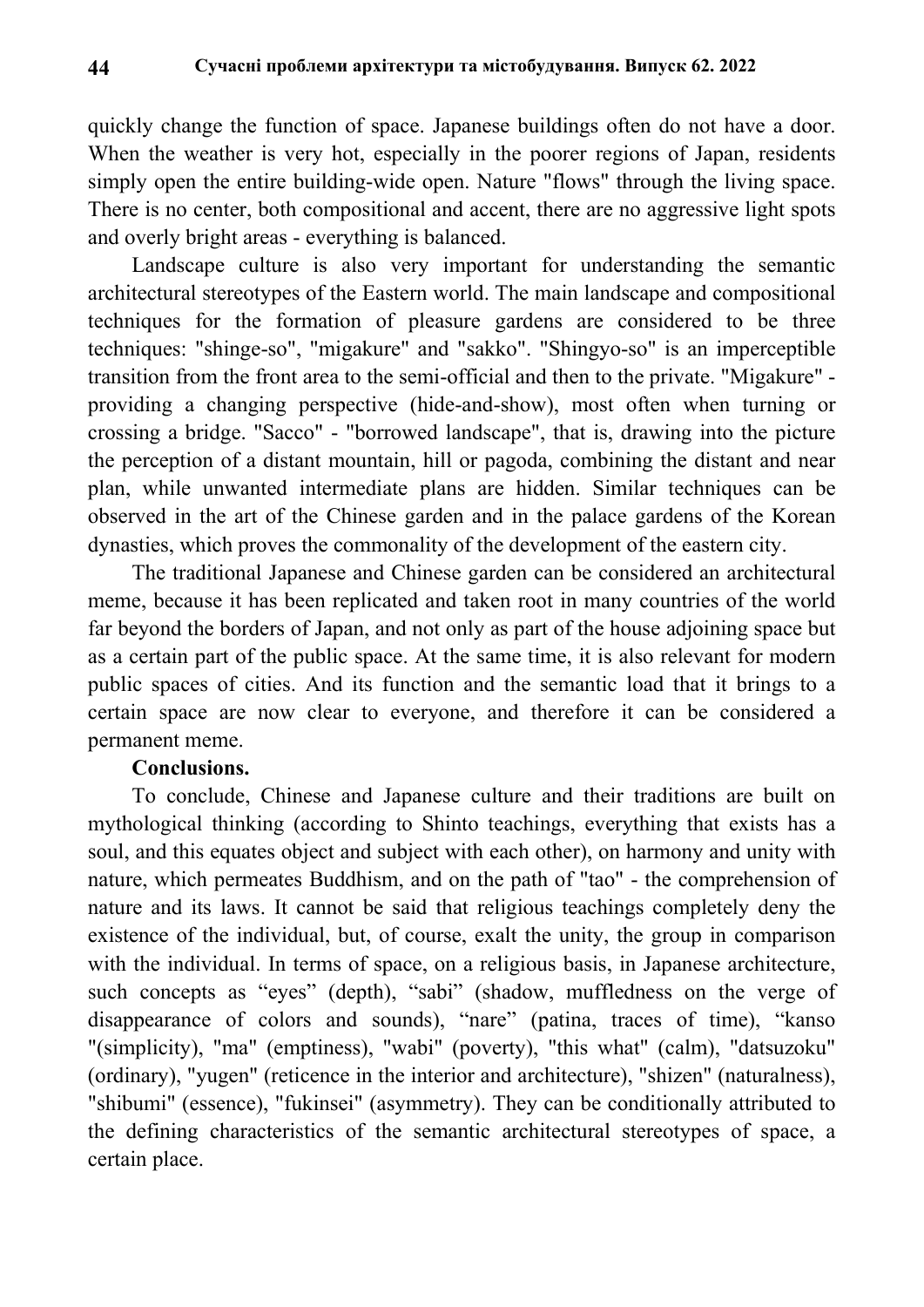## Список джерел

1. Програма ООН «Sustainable Development Goals». Нью-Йорк, 2015. [Електронний ресурс]. Режим доступу до ресурсу: <https://www.un.org/> sustainabledevelopment/sustainable-development-goals/ (дата звернення 15.12.2021)

2. Програма ООН «UN-Habitat. People-Centered smart cities». Гамбург, 2017- 2021. [Електронний ресурс]. Режим доступу до ресурсу: [https://unhabitat.org/](https://unhabitat.org/programme/people-centered-smart-cities/)programme/people-centered-smart-cities/ (дата звернення 15.12.2021)

3. Програма IAAC «Knowledge Alliance for Advanced Urbanism». Барселона, 2015-2018. [Електронний ресурс]. Режим доступу до ресурсу: https://iaac.net/project/kaau/ (дата звернення 15.12.2021)

4. Програма «Project for Public Spaces «Placemaking». Нью-Йорк, 2020. [Електронний ресурс]. Режим доступу до ресурсу: https://www.pps.org/placemaking (дата звернення 15.12.2021)

5. Програма NACTO [«Streets for Pandemic Response and Recovery Grant](https://nacto.org/program/streets-for-pandemic-response-and-recovery-grant-program/)  [Program»](https://nacto.org/program/streets-for-pandemic-response-and-recovery-grant-program/). Нью-Йорк, 2021. [Електронний ресурс]. Режим доступу до ресурсу: https://nacto.org/program/streets-for-pandemic-response-and-recovery-grantprogram/ (дата звернення 15.12.2021)

6. Лещенко Н. А. Створення мультикомфортного архітектурного середовища в умовах реконструкції історичного центру малого міста. Містобудування та територіальне планування: наук. – техн. збірник. Київ, 2016. Вип. 60. С. 207 – 213.

7. Лещенко Н. А. Комплексний процес реставраційно реконструктивних трансформацій. Містобудування та територіальне планування: наук. – техн. збірник. Київ, 2021. Вип. 76. С. 138–149. DOI: [https://doi.org/10.32347/2076-](https://doi.org/10.32347/2076-815x.2021.76.138-149) [815x.2021.76.138-149](https://doi.org/10.32347/2076-815x.2021.76.138-149) 

8. Лещенко Н. А. Збереження «духу місця» при ревалоризації забудови історичного малого міста. Вісник Одеської державної академії будівництва та архітектури. Одеса, 2017. Вип. 67. С. 8 – 12.

9. Блинова М. Ю. Методологические основы формирования социокультурной идентичности в архитектурной среде современного города: дис. … д. арх. Харьков, 2016. 373 с.

10. Черкес Б. С. Національна ідентичність в архітектурі громадських центрів столичних міст в умовах ідеологічної детермінації: автореф. дис. … д. арх. Львів, 2006. 36 с.

11. Гел Й. Міста для людей. Київ: Основи, 2018. 280 с.

12. ДБН Б.2.2-12:2019: Планування та забудова територій. Київ, 2019. 177 c.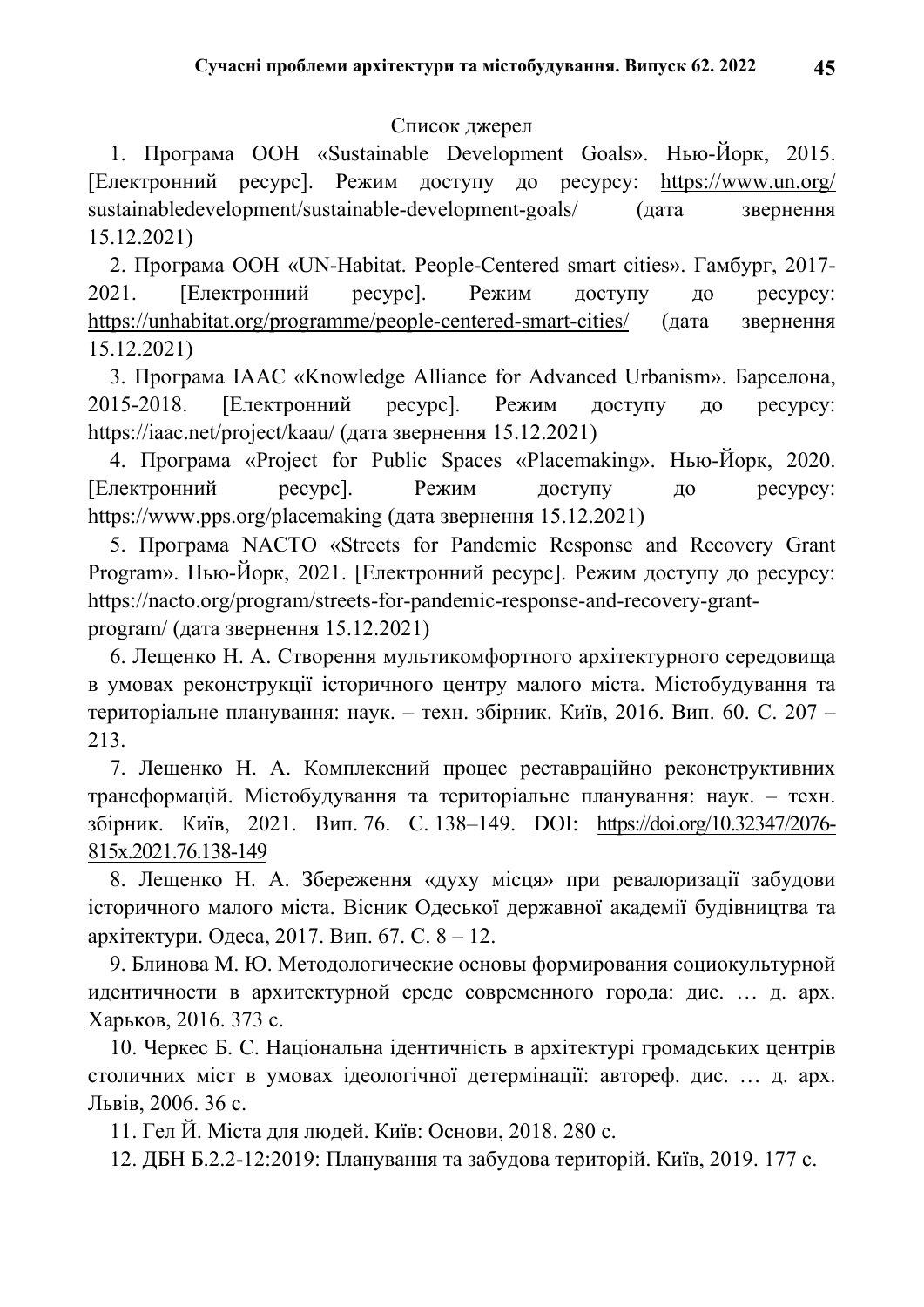13. Holovatiuk A. Understanding the term of meme from the general and architectural point of view. SPACE & FORM. Szczecin, 2020.  $\mathcal{N}_2$  44. P. 71 – 78.

14. Канашина С.В. Семиотическая природа интернет-мема. Интернет-мем как симулякр. Вестник МГЛУ. Москва, 2015. Вып. 22 (733), 118-125 с.

15. Раєвський А.Е. [Я понял](https://ast.ru/book/ya-ponyal-yaponiyu-ot-strany-yamato-do-anime-860151/) Японию. Москва: АСТ, 2021. 352 с.

16. Мещеряков А. Н. Стать японцем. Топография тела и его приключения. Москва: Наталис, 2014. 432 с.

17. Михалевський Д.B. Пространство и бытие. Сборник статей. Санкт-Петербург: Алетейя, 2016. 488 с.

18. Штейнер Е.С. Приближение к Фудзияме. Москва: Слово. 2011, 359 с.

19. Резаненко В.Ф. Проблеми методології далекосхідної орієнталістики. Українська орієнталістика. Київ: НаУКМА, 2011. 200 с.

20. Івашко Ю. В. Модерн в архитектуре Японии. Архітектурний вісник КНУБА. Київ, 2013. Вип. 1. 31-36 с.

## References

1. United Nations program «Sustainable Development Goals» (2015). New York. [Electronic resource]. Resource access mode: https://www.un.org/sustainabledevelopment/sustainable-development-goals/ (dated 10/15/2021) (in English)

2. UN Program «UN-Habitat. People-Centered smart cities» (2017-2021). Hamburg. [Electronic resource]. Resource access mode: https://unhabitat.org/programme/people-centered-smart-cities/ (dated 10/15/2021) (in English)

3. IAAC Program «Knowledge Alliance for Advanced Urbanism» (2015-2018). Barselona. [Electronic resource]. Resource access mode: https://iaac.net/project/kaau/ (dated 10/15/2021) (in English)

4. Program «Project for Public Spaces «Placemaking» (2020). New York. [Electronic resource]. Resource access mode: https://www.pps.org/placemaking (dated 10/15/2021) (in English)

5. Program NACTO «Streets for Pandemic Response and Recovery Grant Program» (2021). New York. [Electronic resource]. Resource access mode: https://nacto.org/program/streets-for-pandemic-response-and-recovery-grantprogram/ (dated 10/15/2021) (in English)

6. Leshchenko N. А. (2016). Creation of a multi-comfortable architectural environment in the conditions of reconstruction of the historical center of a small town. [Stvorennya mulʹtykomfortnoho arkhitekturnoho seredovyshcha v umovakh rekonstruktsiyi istorychnoho tsentru maloho mista]. Mistobuduvannya ta terytorialʹne planuvannya,  $60$ ,  $207 - 213$ . (in Ukrainian)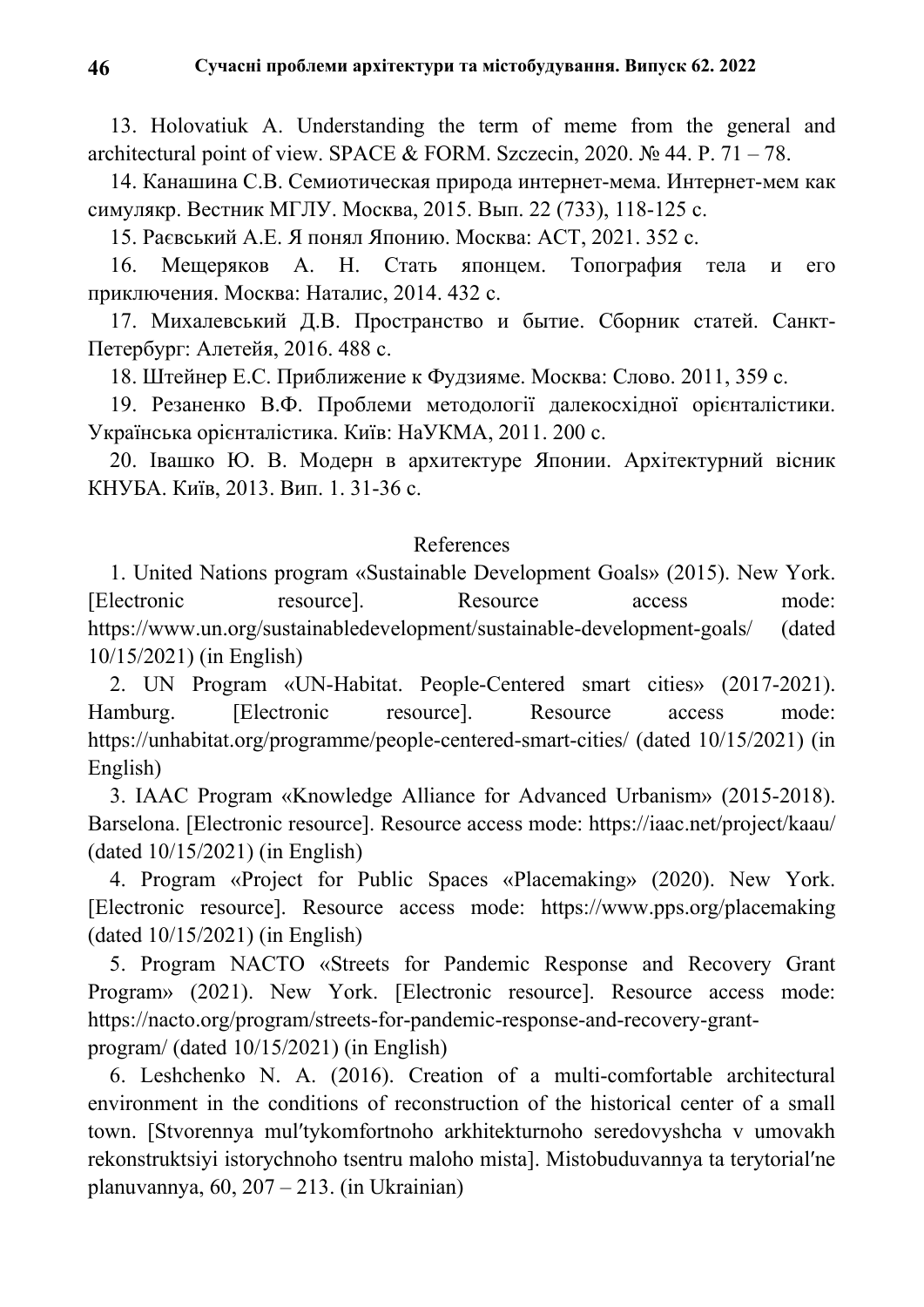7. Leshchenko N. А. (2017). Creation of attractive urban spaces in the process of reconstruction of the architectural environment of a historic small town. [Stvorennya pryvablyvykh misʹkykh prostoriv u protsesi rekonstruktsiyi arkhitekturnoho seredovyshcha istorychnoho maloho mista]. Mistobuduvannya ta terytorialʹne planuvannya, 65, 304 –309. DOI:<https://doi.org/10.32347/2076-815x.2021.76.138-149>(in Ukrainian)

8. Leshchenko N. А. (2017). Preservation of the «spirit of the place» in the revaluation of the historic small town. [Zberezhennya «dukhu mistsya» pry revaloryzatsiyi zabudovy istorychnoho maloho mista]. Visnyk Odesʹkoyi derzhavnoyi akademiyi budivnytstva ta arkhitektury, 67, 8 – 12. (in Ukrainian)

9. Blinova M. Y. (2016). Methodological foundations for the formation of sociocultural identity in the architectural environment of a modern city. [Metodologicheskiye osnovy formirovaniya sotsiokul'turnoy identichnosti v arkhitekturnoy srede sovremennogo goroda]: dis. … d. arkh. Khar'kov, 373. (in Russian)

10. Cherkes B. S. (2006). National Identity in the Architecture of the Community Centers of the Capital City in the Minds of Ideological Determination. [Natsionalʹna identychnistʹ v arkhitekturi hromadsʹkykh tsentriv stolychnykh mist v umovakh ideolohichnoyi determinatsiyi]: avtoref. dys. … d. arkh. Lʹviv, 36. (in Ukrainian)

11. Gel Y. (2018). Place for people. [Mista dlya lyudey] Kyyiv, 280. (in Ukrainian)

12. DBN B.2.2-12:2019 (2019). Planning and development of territories. [Planuvannya ta zabudova terytoriy]. Kyyiv, 177. (in Ukrainian)

13. Holovatiuk A. (2020). Understanding the term of meme from the general and architectural point of view. SPACE & FORM,  $44.71 - 78$ . (in English)

14. Kanashina S. V. (2015). Semiotic nature of the Internet meme. Internet meme as a simulacrum. [Semioticheskaya priroda internet-mema. Internet-mem kak simulyakr]. Vestnik MGLU, 22 (733), 118-125. (in Russian)

15. Raevskiy A. E. (2021) I understand Japan. [Ya ponyal Yaponiyu]. Moskva, 352. (in Russian)

16. Meshcheryakov A. N. (2014). Become a Japanese. [Stat' yapontsem. Topografiya tela i yego priklyucheniya]. Moskva, 432. (in Russian)

17. Mikhalevsky D. V. (2016). Space and being. Digest of articles. [Prostranstvo i bytiye. Sbornik statey]. Sankt-Peterburg, 2016. 488. (in Russian)

18. Steiner E. S. (2011). Approaching Fujiyama. [Priblizheniye k Fudziyame]. Moscow, 359. (in Russian)

19. Rezanenko V. F. (2011). Problems of methodology of distant orientalism. Ukrainian orientalism. [Problemy metodolohiyi dalekoskhidnoyi oriyentalistyky. Ukrayinsʹka oriyentalistyka.]. Kyyiv, 200. (in Ukrainian)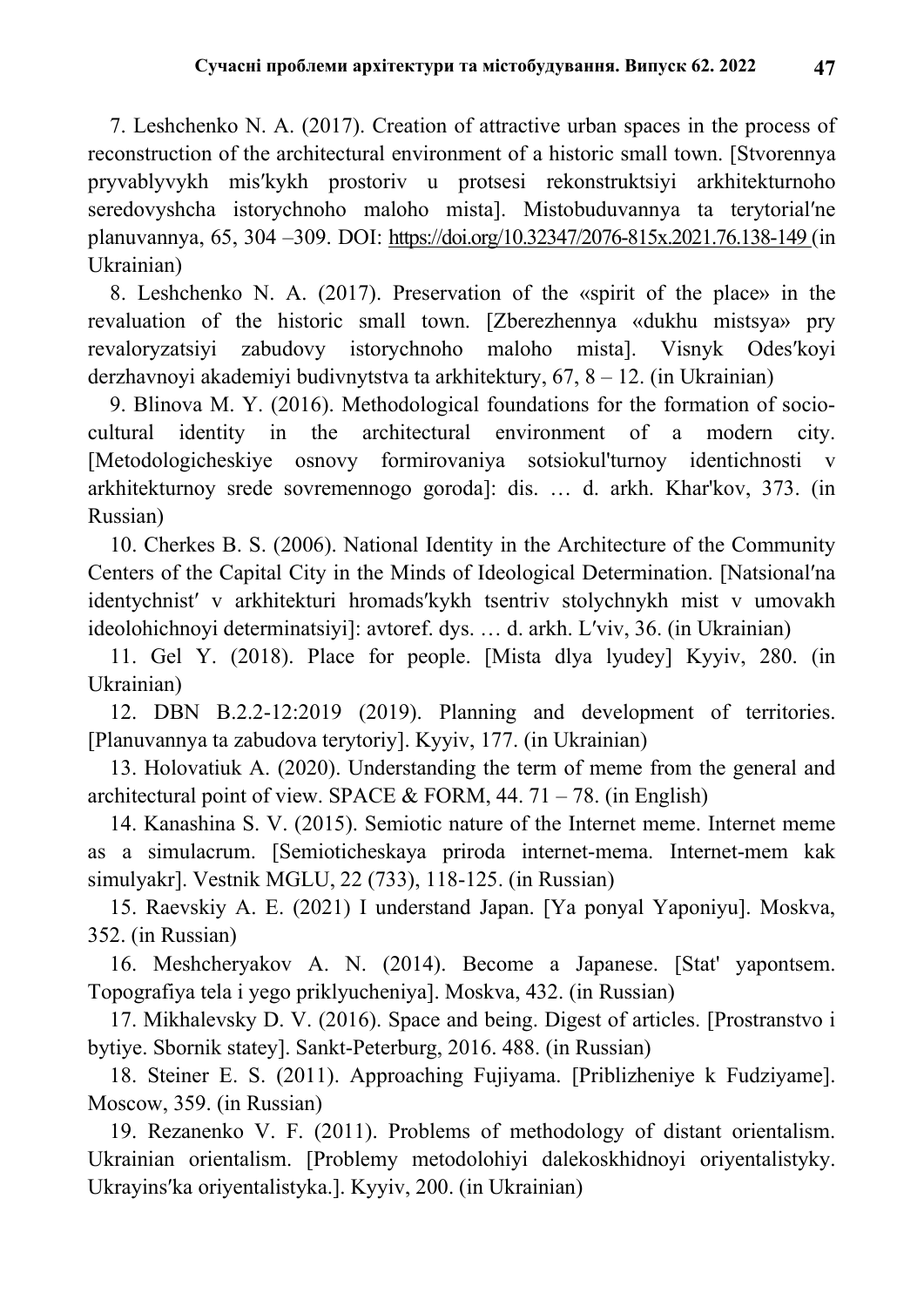20. Ivashko Y. V. (2013). Modern in the architecture of Japan. [Modern v arkhitekturi Yaponiyi]. Arkhitekturnyy visnyk KNUBA, 1, 31-36. (in Russian)

#### Анотація

**Головатюк Аліна Костянтинівна**, магістр архітектури, аспірант кафедри інформаційних технологій в архітектурі, Київський національний університет будівництва та архітектури.

# **Історичний аналіз формування та розвитку суспільних просторів міст Далекого Сходу.**

У статті визначено поняття «семантичні архітектурні стереотипи». Дано описові характеристики простору та особистості в країнах Далекого Сходу (Японія, Китай). Перераховані семантичні архітектурні стереотипи для цього періоду та суспільства. Проаналізовано звички, традиції та культурні норми у країнах Далекого Сходу. Описано поняття мема в архітектурі. Були виявлені об'єкти-меми для японських і китайських просторів, які згодом тиражувалися у громадські публічні простори міст інших країн.

Серед особливостей розвитку людини у країнах Далекого Сходу слід виділити виховання колективізму, співробітництва та групової роботи. Така позиція є відмінною від західного виховання, в якому заохочується бажання людини виділитися і перетворитися на незалежну одиницю. Також в різних культурах по-різному трактується поняття особистого та суспільного простору. Порушення особистого простору людини і дотику до тіла незнайомця викликає несхвалення в Японії, але цілком припустимо в Китаї, чи в Західних країнах. Різниця суспільного та особистого, що має культурні першопричини, переноситься також і на організацію житлового та прибудинкового простору, в садово-паркове мистецтво та на влаштування громадських публічних просторів міст.

Композиція просторів в далекосхідному житловому будинку відрізняється асиметричністю, з великим фрагментом у кутку, відсутністю композиційного центру. Більшість простору залишається незаповненою, відсутня пряма чи зворотня перспектива. Традиційний японський будинок ґрунтується на концепції перетікання природи через житловий простір. З невеликими варіаціями, планування будинку складається з трьох видів просторів: вітальня для відвідувачів, житлові кімнати, задні покої. Всередині будинок слабо диференційований, і від зовнішнього світу відокремлюється «просторовими складками».

Ключові слова: публічний простір; семантичні архітектурні стереотипи; меми.